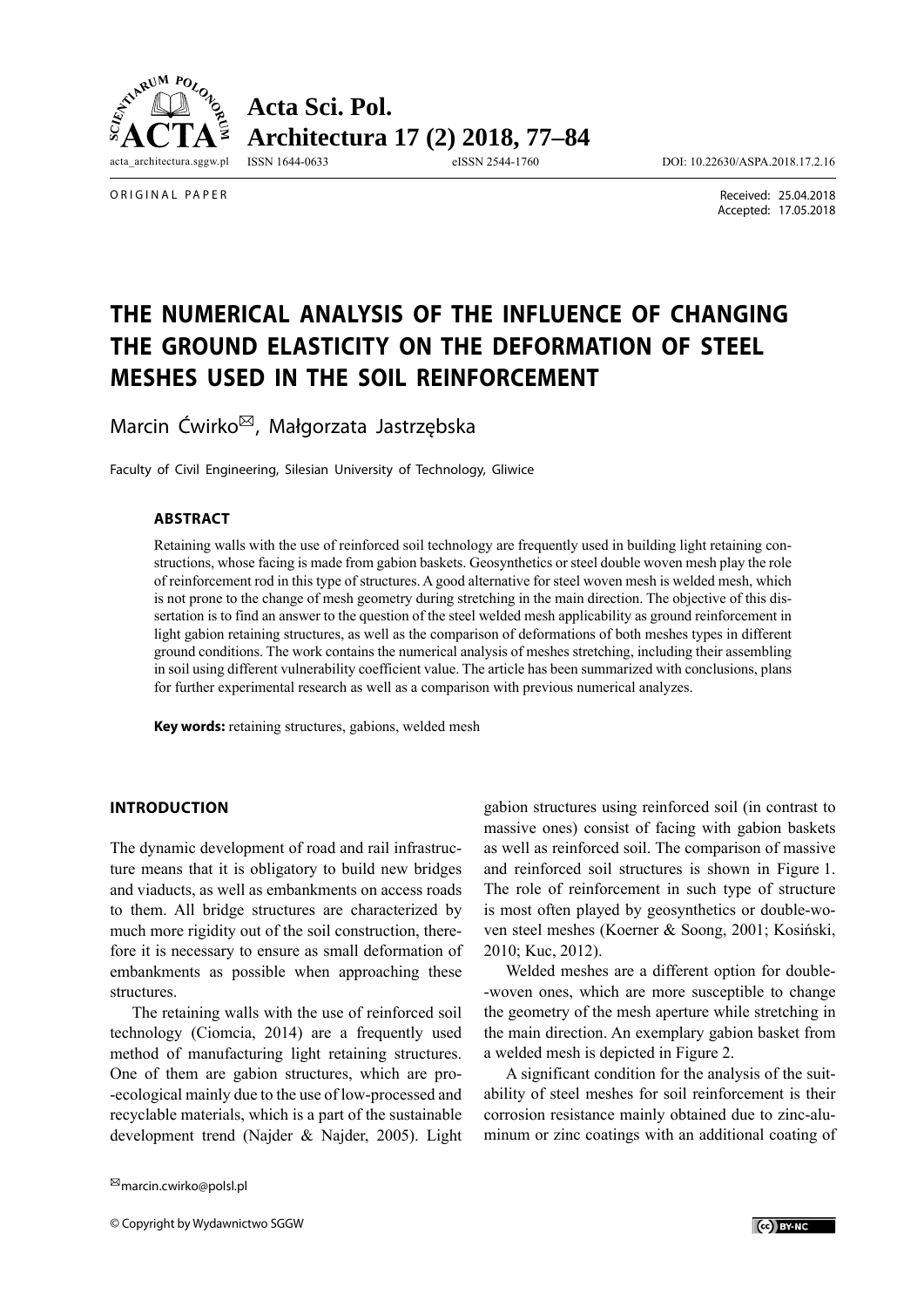



**Fig. 1.** Comparison of gabions structures: massive (on the left) and with soil reinforcement (on the right) (Kosiński, 2010)



**Fig. 2.** A schematic picture of the welded mesh gabion basket (Werner, 2013)

polyvinyl chloride (PVC), which makes gabion structures as durable as other types of retaining structures commonly used (Ramil, Karasu & Dawood, 2013).

Bearing in mind the practical applications of welded meshes, the authors of this study made a decision to develop the authorial research Ćwirko, Jastrzębska and Kwiecień (2017) and by numerical analysis to compare the behavior of welded and double-woven meshes assembled in structures depending on the soil vulnerability coefficient (*Kz*).

In particular, the own distortions of welded and double-woven meshes (built-up and unbuilt-up in the ground) were taken into consideration while stretching them with evenly distributed and focused force. Meshes (aperture size and wire diameter) commonly avail able on the market were used for calculations. The work is a direct development of the article (Ćwirko, 2017), in which the author presented the results of numerical tests of stretching steel meshes, especially their deformations, both without and with taking into account their assemblage in the soil, taking one specific value of soil vulnerability coefficient (*Kz*).

Simultaneously as a part of the results verification, a cycle of laboratory model tests is planned for the future.

#### **NUMERICAL ANALYSIS**

The study was conducted by means of numerical analysis using the Autodesk Robot program. There are two variants of stretching tests for both types of meshes, i.e. with a uniformly distributed force load over the width of the mesh as well as with a concentrated load attached to a single middle wire of the model.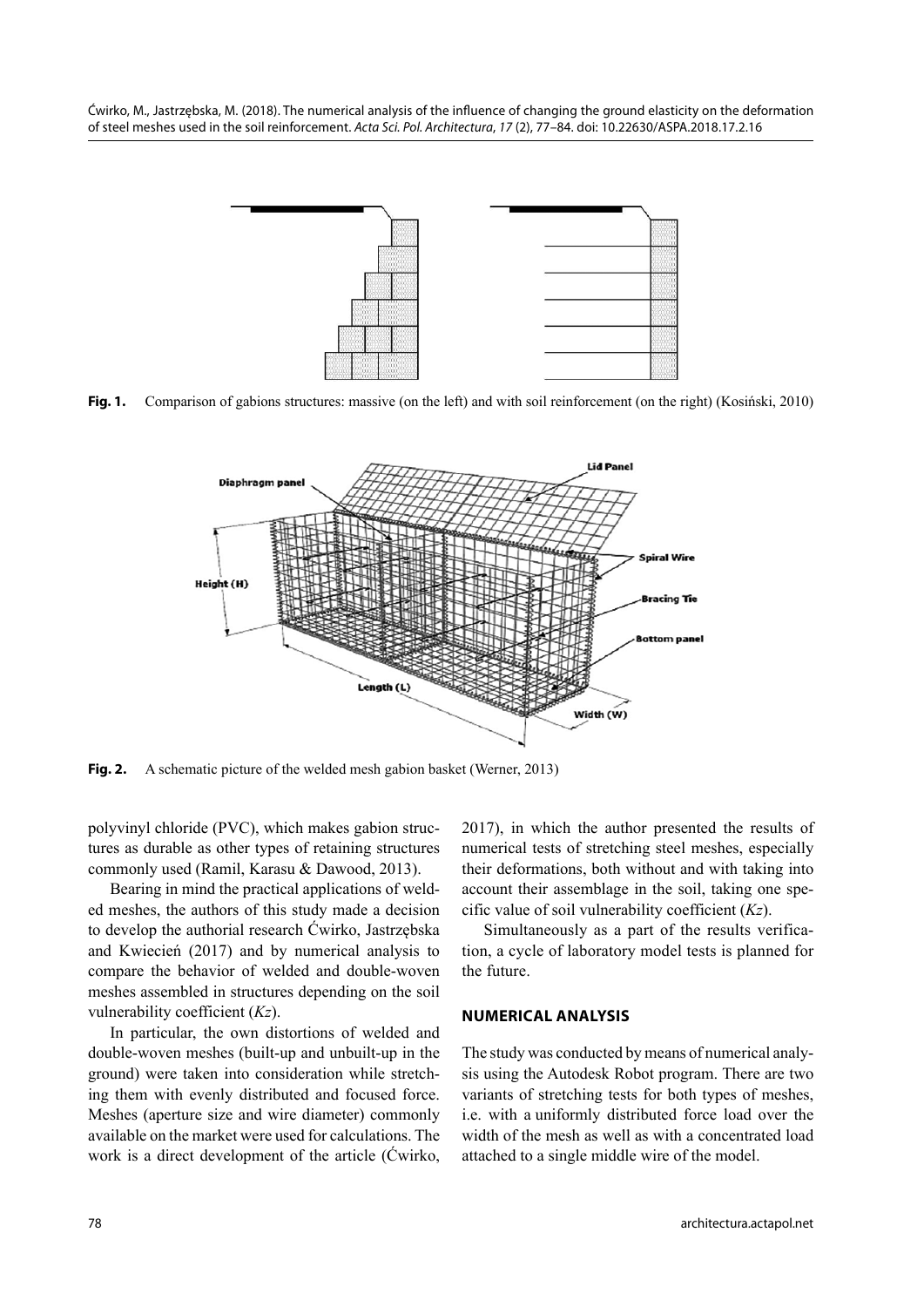## **Meshes geometry**

Considering the future model laboratory tests, and in particular the geometry of the target testing apparatus, the overall size of the mesh sheets with dimensions of approximately  $1,000 \times 500$  mm was assumed. The meshes will be stretched towards the longer side. With such dimensions in the direction of the force action, there will be simultaneously from 7 to 14 wires depending on the mesh type.

In accordance with the manufacturer's specifications (Werner, 2014) the standard aperture size of the welded mesh is  $76.2 \times 76.2$  mm  $+/-2.5$  mm (Fig. 3a), whereas the aperture size used in woven meshes is about  $80 \times 100$  mm to  $80 \times 120$  mm, and the bending angle of the wires is about 135°, as shown in Figure 3b. In both types of mesh a 2.7 mm diameter wire was adopted.

#### **LOADING**

The parameters of the material from which the steel wire is made have been adopted in the numerical model as follows:

- tensile yield stress  $f_v$  = 305 MPa,
- modulus of elasticity  $E = 205$  GPa,
- Poisson's ratio in elastic stage *ν* = 0.3,
- shear modulus  $G = 80$  GPa.

In order to limit the distortions of the target structure, it was decided to choose the stretching force in such a way that the expanded mesh wires would not become plasticised. Due to the above, the elastic model of material work was used in the numerical model, and the applied force had the value of 12 kN, similar to that one in Ćwirko et al. (2017).

#### **Woven mesh working feature**

While stretching with the force spread over the entire width of the woven mesh, it has a continuous tendency to narrow its width. In the case of a concentrated load, this force is transmitted by means of diagonal wires to the edge wires on both sides of the mesh. The narrowing phenomenon is the smaller the higher the value of the coefficient *Kz* is, but still the woven mesh loaded with the concentrated load shows displacements by up to two orders of magnitude higher than with the applied uniformly distributed load. An exemplary character of the woven mesh working and displacement, for the  $Kz = 0.001 \text{ kN·mm}^{-2}$ , is presented in Figure 4.



Fig. 3. Geometry of: a – welded mesh (Werner, 2014), b – woven mesh (Kosiński, 2010)



**Fig. 4.** Woven mesh working feature build-up in the soil and loaded with: a – evenly distributed force, b – concentrated force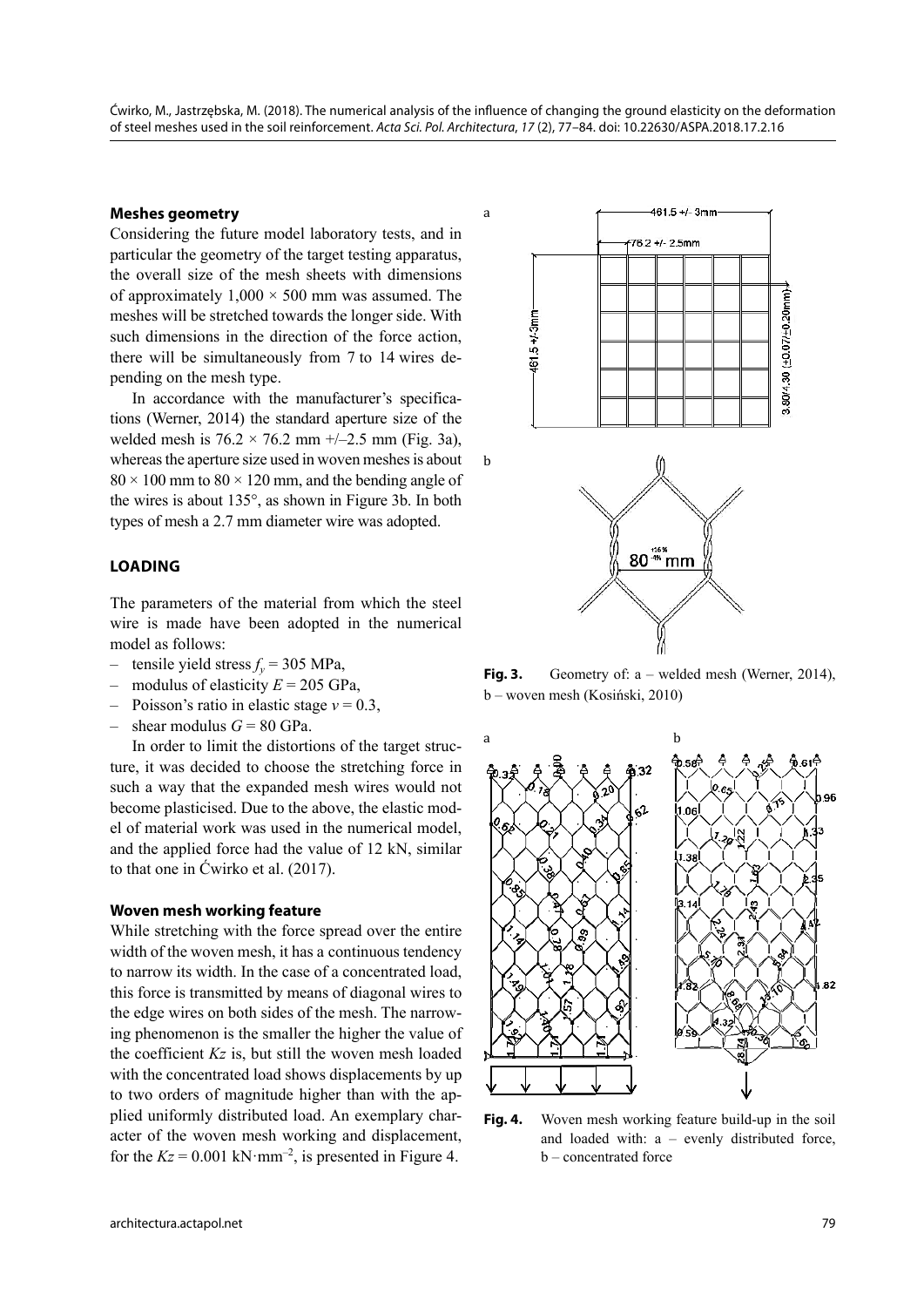#### **Welded mesh working feature**

Welded mesh stretched with uniformly distributed load shows a displacement depending only on the stiffness of the wires. Nevertheless, when stretching with concentrated force, the maximum displacement of the node depends chiefly on the stiffness of the wire to which this applied force has been applied. Neighbouring wires are involved into cooperation to a negligible extent. Welded mesh during stretching behaves very predictably. An exemplary character of welded mesh working and displacement, for the  $Kz =$  $= 0.001$  kN·mm<sup>-2</sup>, is shown in Figure 5.



**Fig. 5.** Welded mesh working feature build-up in the soil and loaded with: a – evenly distributed force, b – concentrated force

## **RESULTS AND DISCUSSION**

The influence of the coefficient *Kz* on the change of displacements of the mesh models was analyzed for the range of the  $Kz \in (0.0001; 1.0) \text{ kN·mm}^{-2}$ . The attention should be paid on the fact that on the horizontal axes of the graphs the value of *Kz* changes in a logarithmic way. As the initial length of the analysed

meshes is about 1.00 m, the values of the obtained displacement in mm are almost equal to the relative deformation value presented in ‰, e.g. displacement  $u = 7.54$  mm corresponds to the relative deformation  $\varepsilon \approx 7.5\%$  (Figs. 6–9).

The curved lines for soil assembled meshes visible in Figures 6–9 are convergent to two horizontal asymptotes, i.e. to the straight line for which the deformations assume a value of  $0 (u = 0)$  and to a straight line for which the deformations are equal deformations determined in numerical analyses for the soil non-built-up mesh. Furthermore, all curve lines are characterized by a similar course (qualitative consistency), and both types of meshes in the entire examined range of the *Kz* substrate deformation coefficient change deform less if they are loaded with the evenly distributed force instead of a concentrated one, which is in line with predictions. The observations made allow us to believe that the study was conducted properly.

It is worth noting that in almost the entire examined range of changes in the coefficient *Kz* with concentrated force, the woven mesh shows an order of magnitude greater deformability (Fig. 6) compared to the welded mesh (Fig. 8). The only exception is the range  $Kz > 0.01$  kN·mm<sup>-2</sup>, in which the woven mesh shows up to 26% less total deformation. This is related to the elongation of the wire itself to which the load has been applied. In the welded mesh model, it is almost twice longer and it has a half smaller section area, since in the woven mesh the longitudinal wire is double-woven as shown in Figure 3b.

In addition, the results obtained during the testing of woven and welded meshes in the case of uniformly distributed force load were compared in Figure 10. Such a load scheme in the most faithful way reflects the way the soil reinforcement works in a retaining structure. Based on the course of the curve lines, it can be seen that they intersect at  $Kz = 0.01 \text{ kN·mm}^{-2}$ . In the range  $Kz > 0.01$  kN·mm<sup>-2</sup> displacements obtained for both types of mesh are almost identical. In the remaining range, i.e. for  $Kz \le 0.01 \text{ kN·mm}^{-2}$ , the welded mesh has less deformability. This allows to think that above a certain limit value of the substrate stiffness, both types of mesh deform in a similar degree.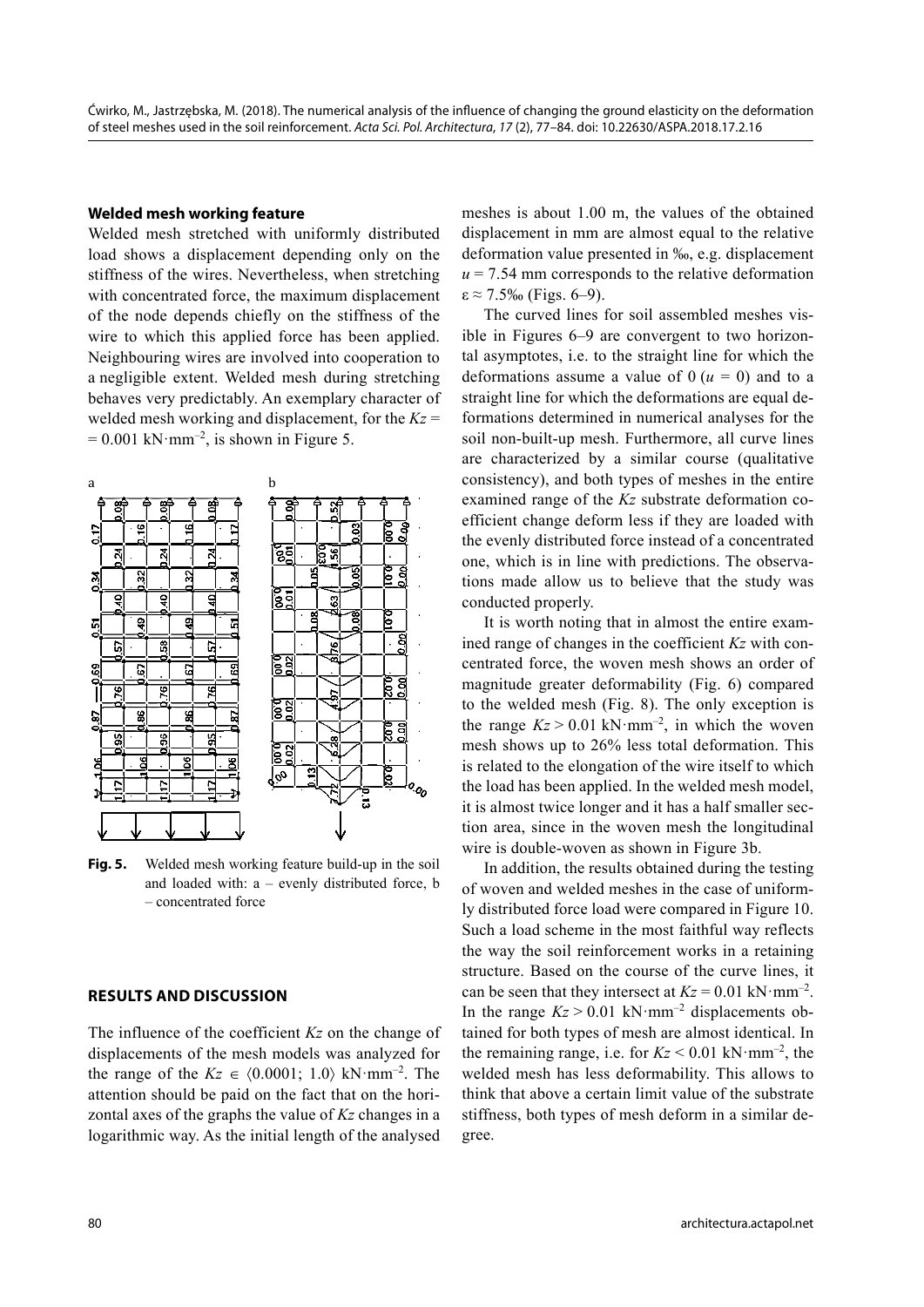Ćwirko, M., Jastrzębska, M. (2018). The numerical analysis of the influence of changing the ground elasticity on the deformation of steel meshes used in the soil reinforcement. Acta Sci. Pol. Architectura, 17 (2), 77–84. doi: 10.22630/ASPA.2018.17.2.16



**Fig. 6.** Displacements obtained during the test for a woven mesh loaded with concentrated force for variable coefficient *Kz* 



**Fig. 7.** Displacements obtained during the test for a woven mesh loaded with evenly distributed force for variable coefficient *Kz*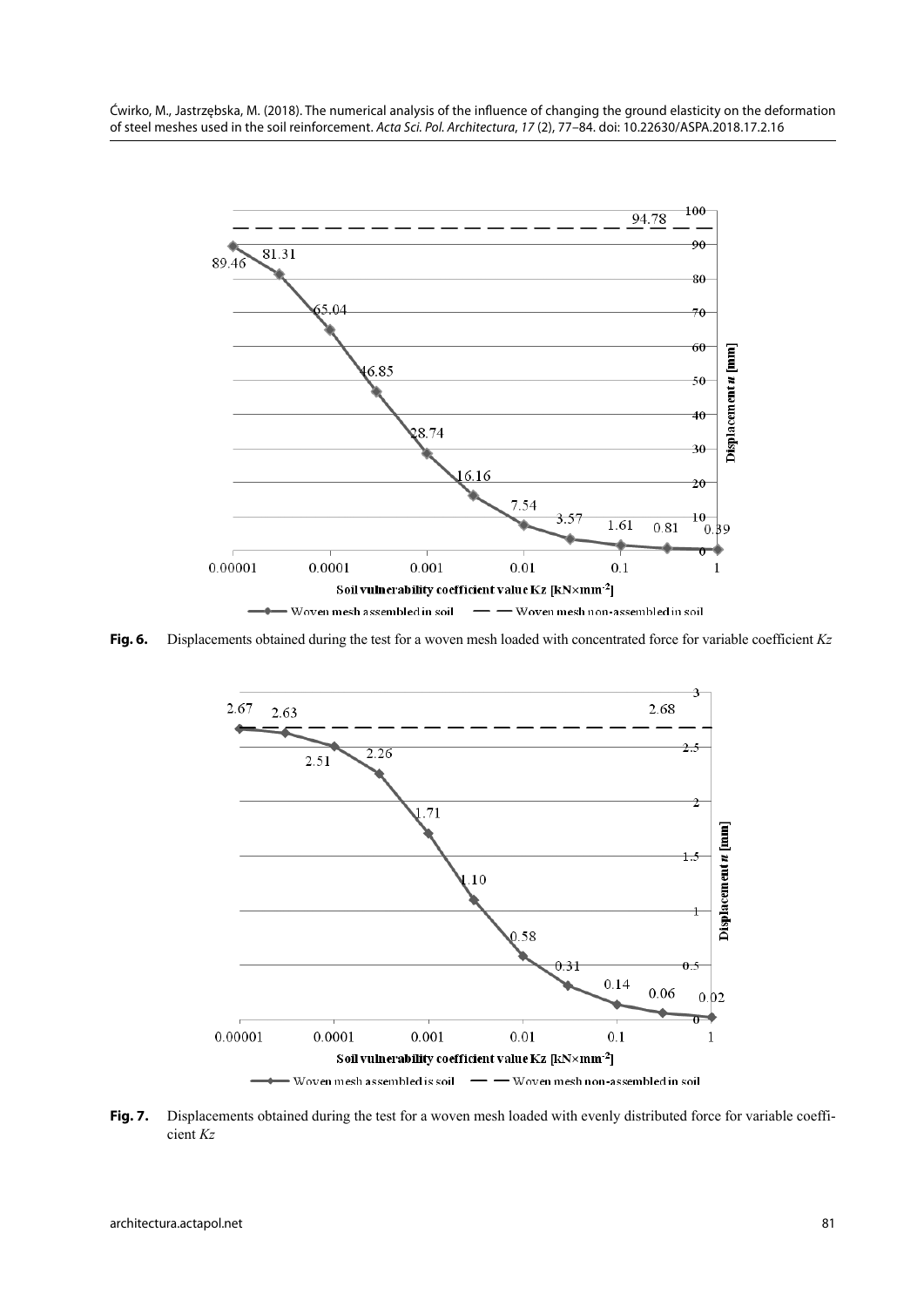

■ Welded mesh assembled in soil – ===== Welden mesh non-assembled in soil

**Fig. 8.** Displacements obtained during the test for a welded mesh loaded with concentrated force for variable coefficient *Kz*



**Fig. 9.** Displacements obtained during the test for a welded mesh loaded with evenly distributed force for variable coefficient *Kz*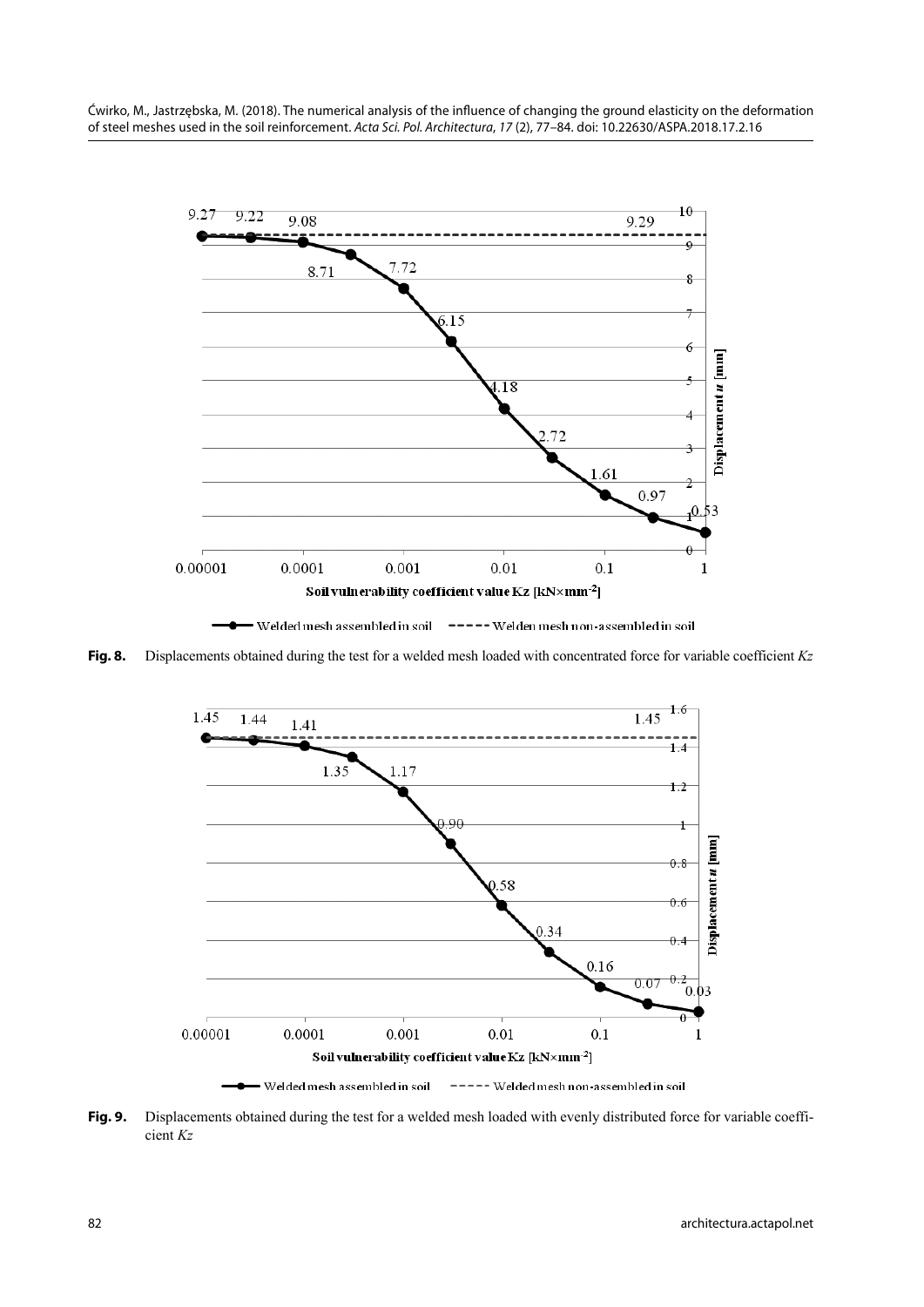

**Fig. 10.** Comparison of displacements obtained during the test for woven and welded mesh loaded with evenly distributed force for variable coefficient *Kz*

# **FURTHER RESEARCH PROPOSAL**

The most important test from the point of view of the obtained results will be the implementation of the planned laboratory modeling study for the stretching of steel meshes built in various types of soil. Thus, by means of a back analysis on a calibrated computer model, it would allow to obtain the real value of the soil compliance factor (*Kz*) depending on the type of soil used as well as its density.

The next step would be to determine, also on the basis of laboratory tests, the ability of welded meshes to anchor in different types of soil during stretching. Work is also planned on the durability issue of the proposed type of construction under cyclic loading conditions and in the water environment of hydrotechnical constructions.

# **CONCLUSIONS**

Based on the analysis presented, the following conclusions can be drawn:

- welded mesh, which was made from the same material and the same wire thickness as the woven mesh, shows less deformation at evenly distributed load, but only to a certain limit value of *Kz*  $(0.01 \text{ kN·mm}^{-2})$ , above which both types of mesh behave almost in the same way;
- in the case of loading both types of mesh with a concentrated force, above a certain limit value of the substrate compliance coefficient  $(Kz > 0.01 \text{ kN·mm}^{-2})$ , the woven mesh has less deformability, which may be related to the imperfection of the calculation model, however.

Giving an unambiguous, indisputable answer to the question about the meaning and possibility to use welded meshes in light gabion structures requires a series of further experiments and analyzes.

## **REFERENCES**

Ciomcia, B. (2014). Przyczółki obiektów inżynierskich z gruntu zbrojonego. *Magazyn Autostrady*, *8–9*, 64– –67.